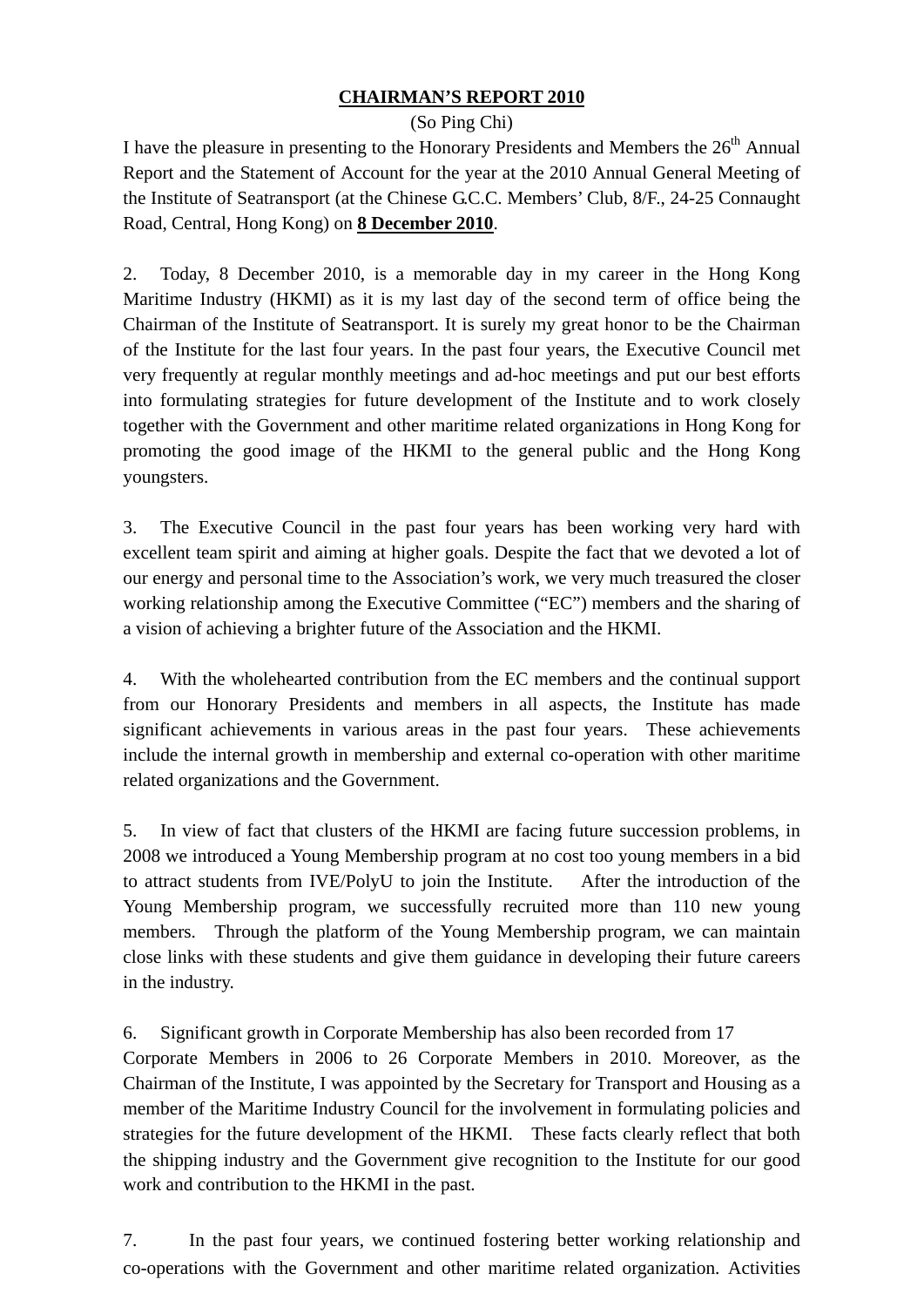have been jointly organized with other maritime organizations on a frequent basis and they achieved good results. Among these activities, the HKMI Promotion and Fund Raising Day in 2009 and Maritime Awareness Week in 2010 are worth mentioning.

8. On 6 December 2009, the Institute together with 12 maritime related organizations jointly organized an unprecedented major promotional event on Lamma Islands for the HKMI. The aims of event include promoting the strength, strong presence and unity of the maritime industry to the general public and introducing the strength of the industry to the younger generation who are keen to join the maritime industry. There was also a fund raising event on the day. Donations collected were put into a scholarship fund to support our younger generation who are keen to take maritime-related subjects or courses at selected tertiary institutions in Hong Kong.

9. The period from 25 to 31 October 2010 was designated by the Government as Maritime Awareness Week (MAW). A series of activities aiming to raise public awareness of Hong Kong's Maritime Industry were held during MAW. It was also intended to promote careers in the maritime industry to young people. The Institute was one of the key members of the Steering Committee for MAW, and the Institute was assigned to organize the activities on 27 and 31 October 2010. October 27, 2010 was designated "Think Maritime Day" and featured career talks and a tree-planting ceremony. Volunteers from the industry gave careers talks at a number of selected secondary and post-secondary schools or institutes, while guests attended a tree-planting ceremony at the Maritime Services Training Institute in Tuen Mun. On October 31, 2010, to round off MAW, a Beach Cleaning Day was held at Hung Shing Yeh Beach on Lamma Island. About 150 people from the industry took part in this activity to disseminate the environmental protection message by keeping the harbour clean.

10. The organization of MAW demonstrates that the Government and the industry have successfully worked together for achieving common goals and organized joint activities which were constructive to the industry. Also, the active involvement of the Institute in MAW was of significance to the success of MAW.

11. The establishment of the Institute of Seatransport has provided professionals from the various sectors of the HKMI a good platform for communication and exchange of views on maritime issues. I sincerely hope that the Institute of Seatransport will continue to play the role of uniting various sectors of the HKMI and upholding the team spirit in the industry. Strategies for better meeting the objectives of the Institute and the betterment of the HKMI will be formulated in the coming year and will be carried out by the new Executive Council for 2010/11. Finally, I would like to express my gratitude to all of you for your continual and wholehearted contribution to the Institute.

12. To fulfill my duties as the Chairman in 2010, I would also like to report to the Honorary Presidents and Members the details listed in the attached Annex.